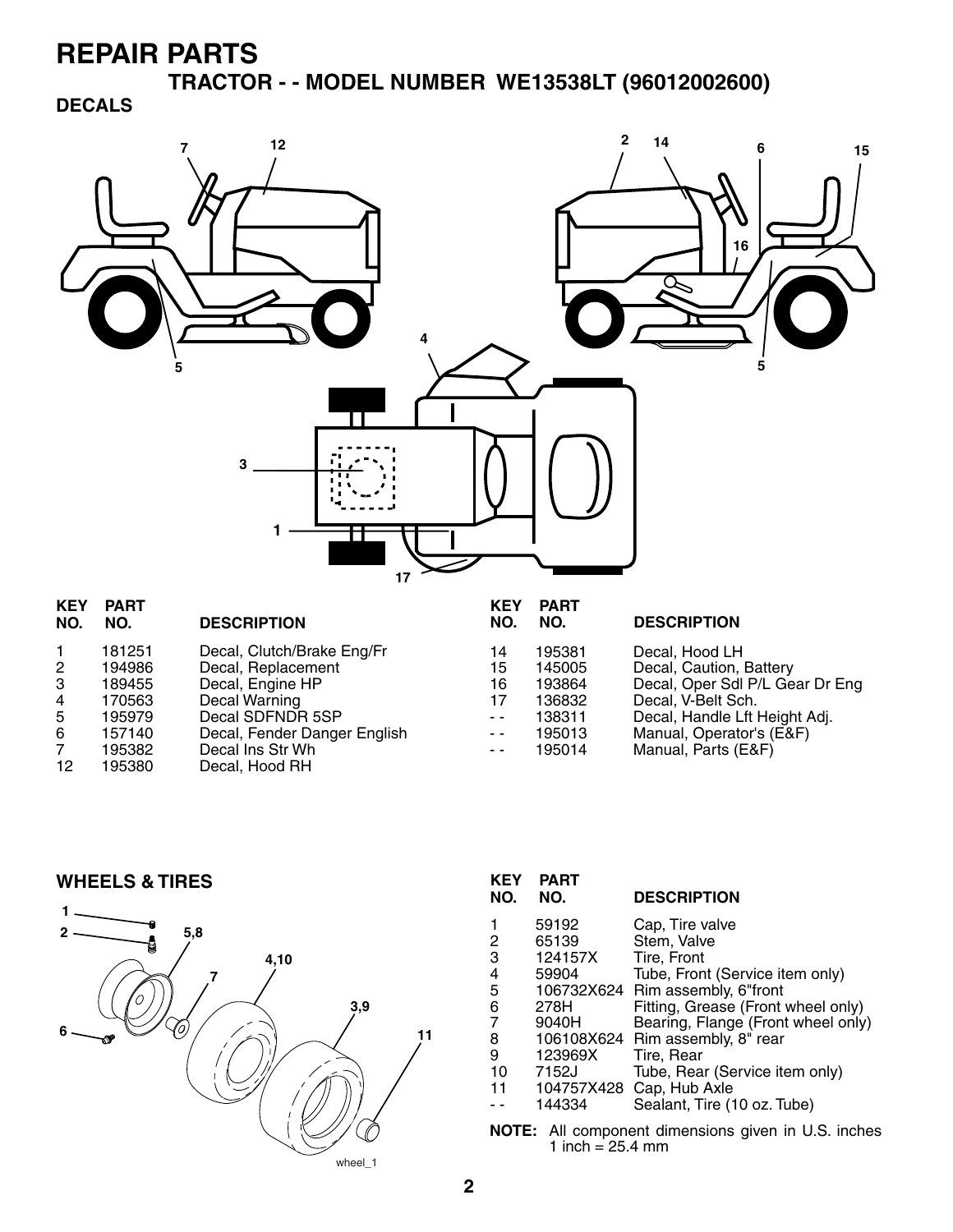#### **TRACTOR - - MODEL NUMBER WE13538LT (96012002600) SCHEMATIC**

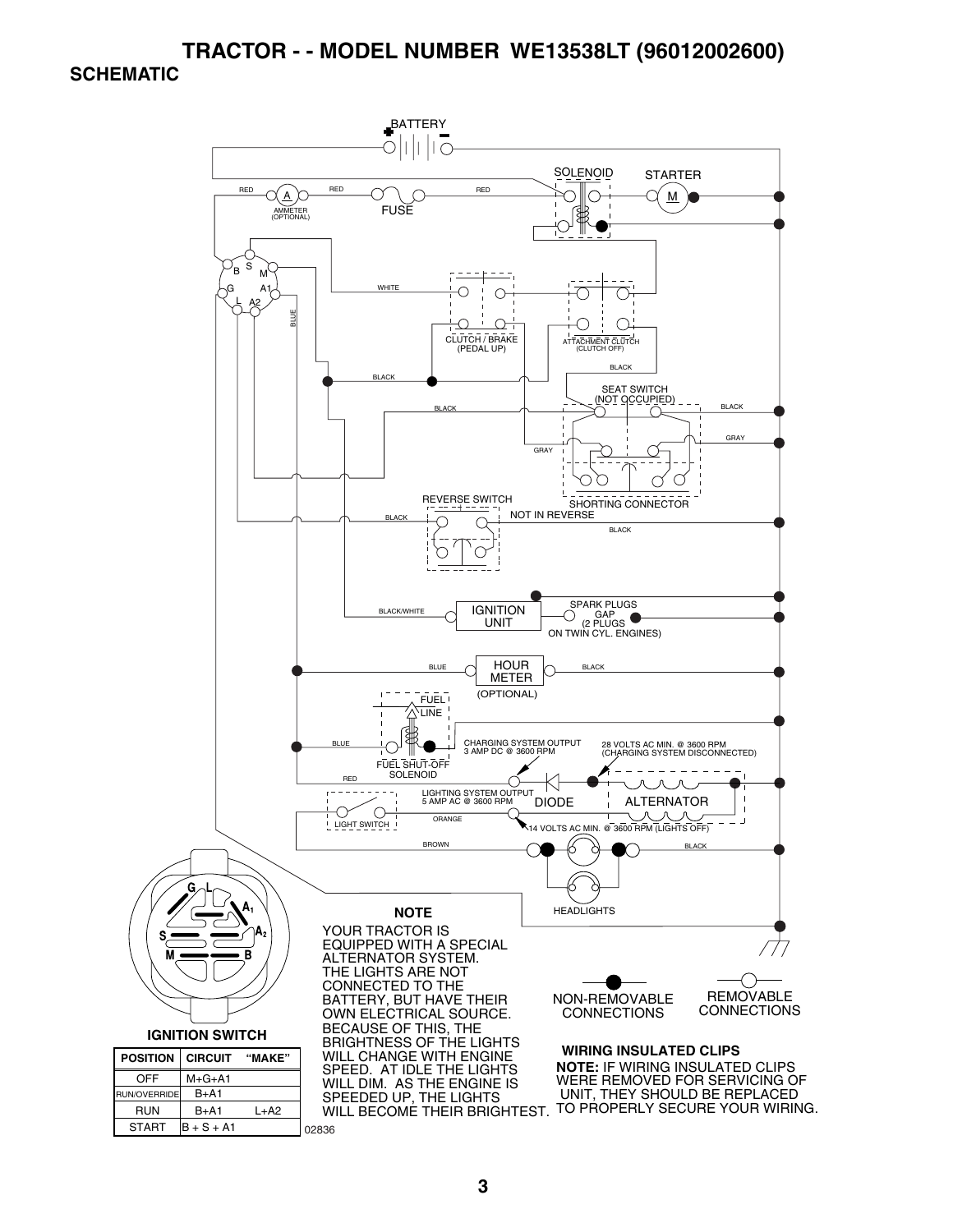**TRACTOR - - MODEL NUMBER WE13538LT (96012002600) ELECTRICAL**

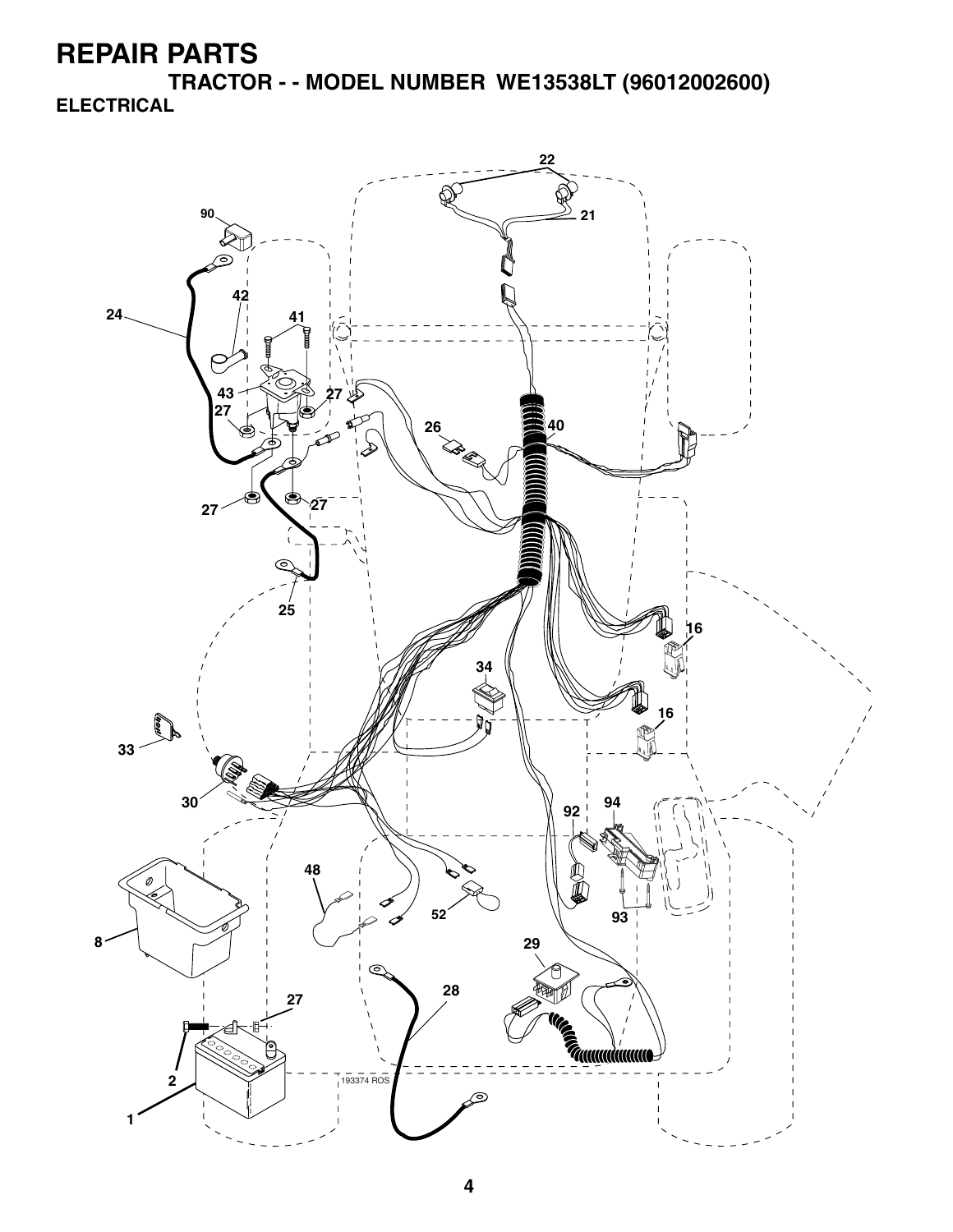**TRACTOR - - MODEL NUMBER WE13538LT (96012002600) ELECTRICAL**

| <b>KEY</b><br>NO. | <b>PART</b><br>NO. | <b>DESCRIPTION</b>                     |
|-------------------|--------------------|----------------------------------------|
| 1                 | 163465             | Battery                                |
| 2<br>8            | 74760412           | Bolt Hex Hd 1/4-20 unc x 3/4           |
| 16                | 176689<br>176138   | <b>Box Battery</b><br>Switch Interlock |
| 21                | 175688             | Harness Asm Light W/4152j              |
| 22 —              | 4152J              | Bulb Light #1156                       |
| 24                | 4799J              | Cable Battery 6 Ga. 11"red             |
| 25                | 146147             | Cable Battery                          |
| 26                | 175158             | Fuse 20 AMP                            |
| 27                | 73510400           | Nut Keps Hex 1/4-20 unc                |
| 28                | 4207J              | Cable Ground 6 Ga. 12" Black           |
| 29                | 192749             | Switch Seat                            |
| 30                | 193350             | Switch Ign                             |
| 33                | 140401             | Key Ign                                |
| 34                | 110712X            | Switch Light/Reset                     |
| 40                | 193374             | Harness Ign                            |
| 41                | 71110408           | Bolt Blk Fin Hex 1/4-20                |
| 42                | 131563             | <b>Cover Terminal Red</b>              |
| 43                | 178861             | Solenoid                               |
| 48                | 140844             | Adapter Ammeter                        |
| 52                | 141940             | <b>Protection Wire Loop</b>            |
| 90                | 180449             | <b>Cover Terminal Battery</b>          |
| 92                | 193465             | Harness Pigtail Reverse Switch         |
| 93                | 192540             | Screw Plastite 10-14 x 2.0             |
| 94                | 191834             | Module Reverse ROS                     |

**NOTE:** All component dimensions given in U. S. inches  $1$  inch = 25.4 mm.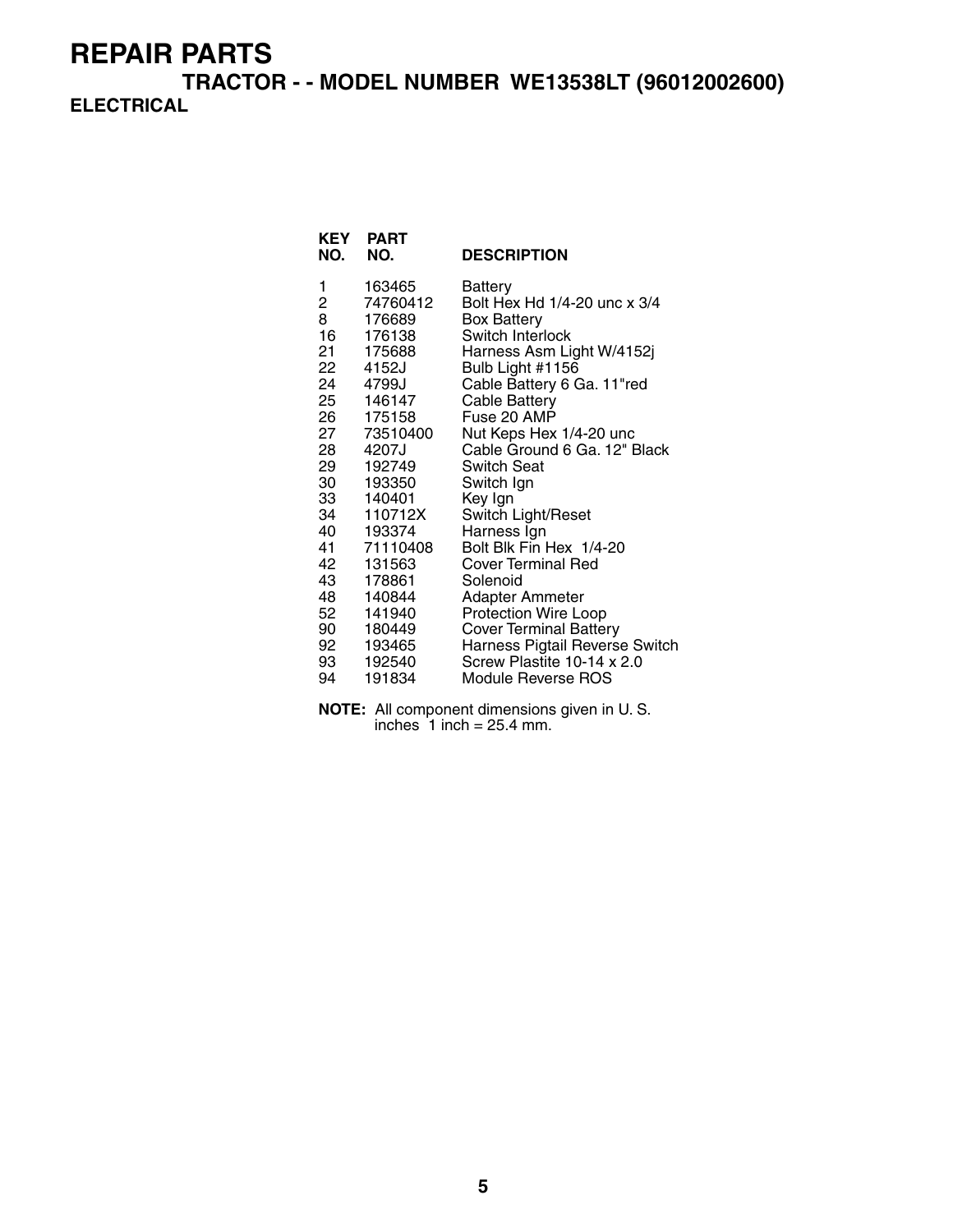**TRACTOR - - MODEL NUMBER WE13538LT (96012002600)** 

**CHASSIS**

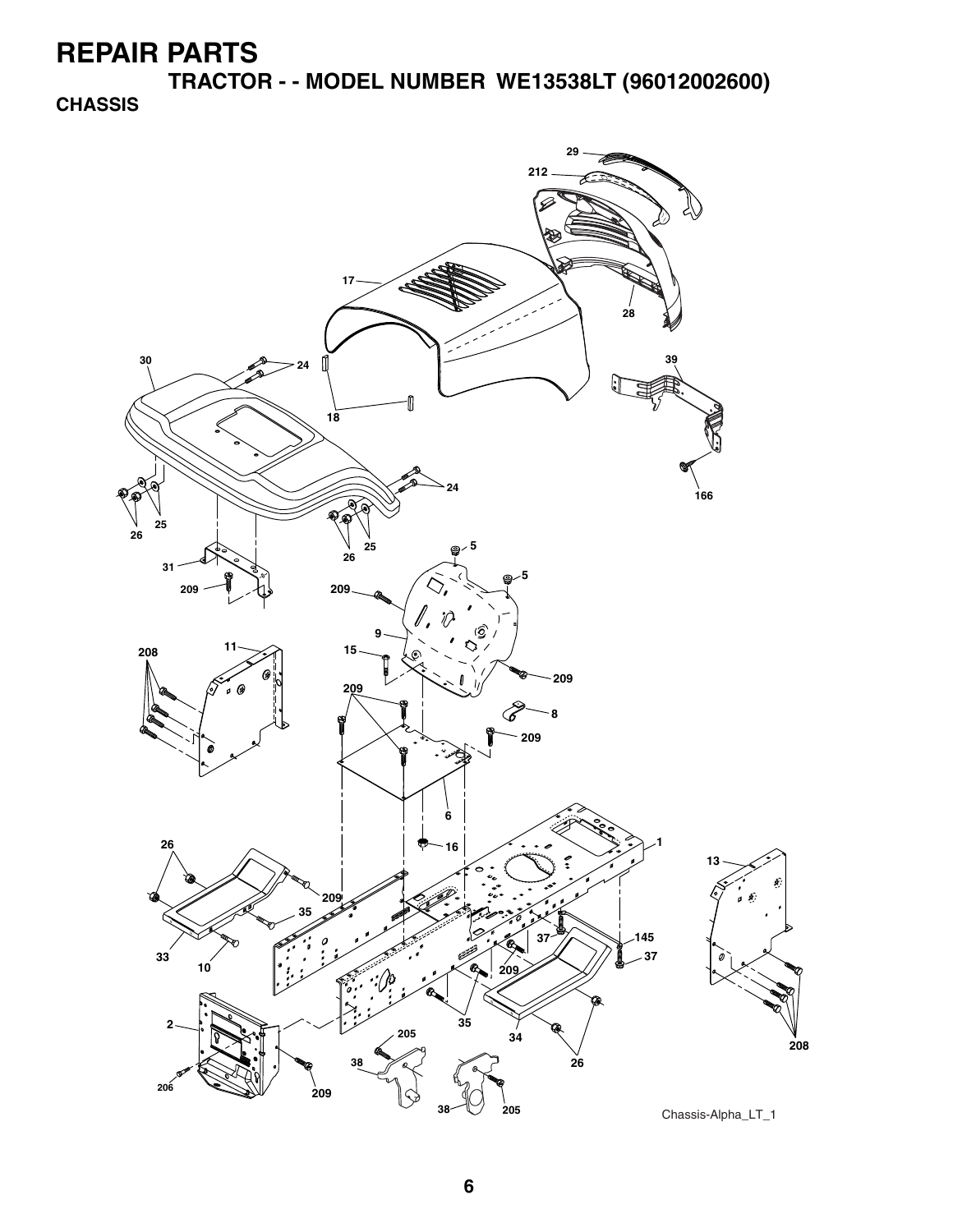**TRACTOR - - MODEL NUMBER WE13538LT (96012002600)** 

#### **CHASSIS**

| <b>KEY</b><br>NO. | <b>PART</b><br>NO.   | <b>DESCRIPTION</b>                                                 |
|-------------------|----------------------|--------------------------------------------------------------------|
| 1                 | 174620               | Chassis                                                            |
| 2                 | 176554               | Drawbar, Stretch                                                   |
| 5<br>6            | 155272               | Bumper, Hood/Dash<br>Saddle                                        |
| 8                 | 184419<br>155138     | Clip Retainer Slide-On                                             |
| 9                 | 193518X013           | Dash                                                               |
| 10                | 72140608             | Bolt, Carriage 3/8-16 x 1                                          |
| 11                | 174996               | Panel Dash LH                                                      |
| 13                |                      | 172105X010 Panel Slkscr Dash RH                                    |
| 15                | 74180512             | Screw Mach TRHD 5/16-18 unc x 3/4                                  |
| 16 —              | 73510500             | Nut Keps 5/16-18 unc                                               |
| 17                | 187559X550           | Hood                                                               |
| 18                | 184921               | <b>Bumper Hood</b>                                                 |
| 24<br>25          | 74780616<br>19131312 | Bolt Fin Hex 3/8-16 unc x 1 Gr. 5<br>Washer 13/32 x 13/16 x 12 Ga. |
| 26                | 73800600             | Nut Lock Hex w/Ins 3/8-16 unc                                      |
| 28                | 187598               | Grille/Lens Asm. (Include Key Nos. 29 and 212)                     |
| 29                |                      | 187567X599 Lens Grille Bar                                         |
| 30                | 192525X550 Fender    |                                                                    |
| 31                | 136619               | Bracket Fender Repl 109873X                                        |
| 33                |                      | 179716X550 Footrest Pnt LH                                         |
| 34                |                      | 179717X550 Footrest Pnt RH                                         |
| 35                | 72110606             | Bolt Rdhd Sht Sqnk 3/8-16 x 3/4                                    |
| 37<br>38          | 17490508<br>175710   | Screw Thdrol 5/16-18 x 1/2 TYT<br><b>Bracket Asm. Pivot Mower</b>  |
| 39                | 187568               | <b>Bracket Pivot</b>                                               |
| 145               | 156524               | Rod Pivot Chassis/Hood                                             |
| 205               | 17490608             | Screw Thdrol 3/8-16 x 1/2                                          |
| 206               | 170165               | Bolt Shoulder 5/16-18                                              |
| 208               | 17670608             | Screw Thdrol 3/8-16 x 1/2                                          |
| 209               | 17000612             | Screw Hex Wsh Thdrol 3/8-16                                        |
| 212               | 183823               | Insert Lens Reflect                                                |
| 278               | 191611               | Screw 10 x 3/4 Single Lead Hex                                     |
| ---               | 5479J                | Plug Button Blk 359 Dia Choke                                      |
| - -               | 187801               | <b>Plug Dome Plastic</b>                                           |

**NOTE:** All component dimensions given in U.S. inches 1 inch =  $25.4$  mm.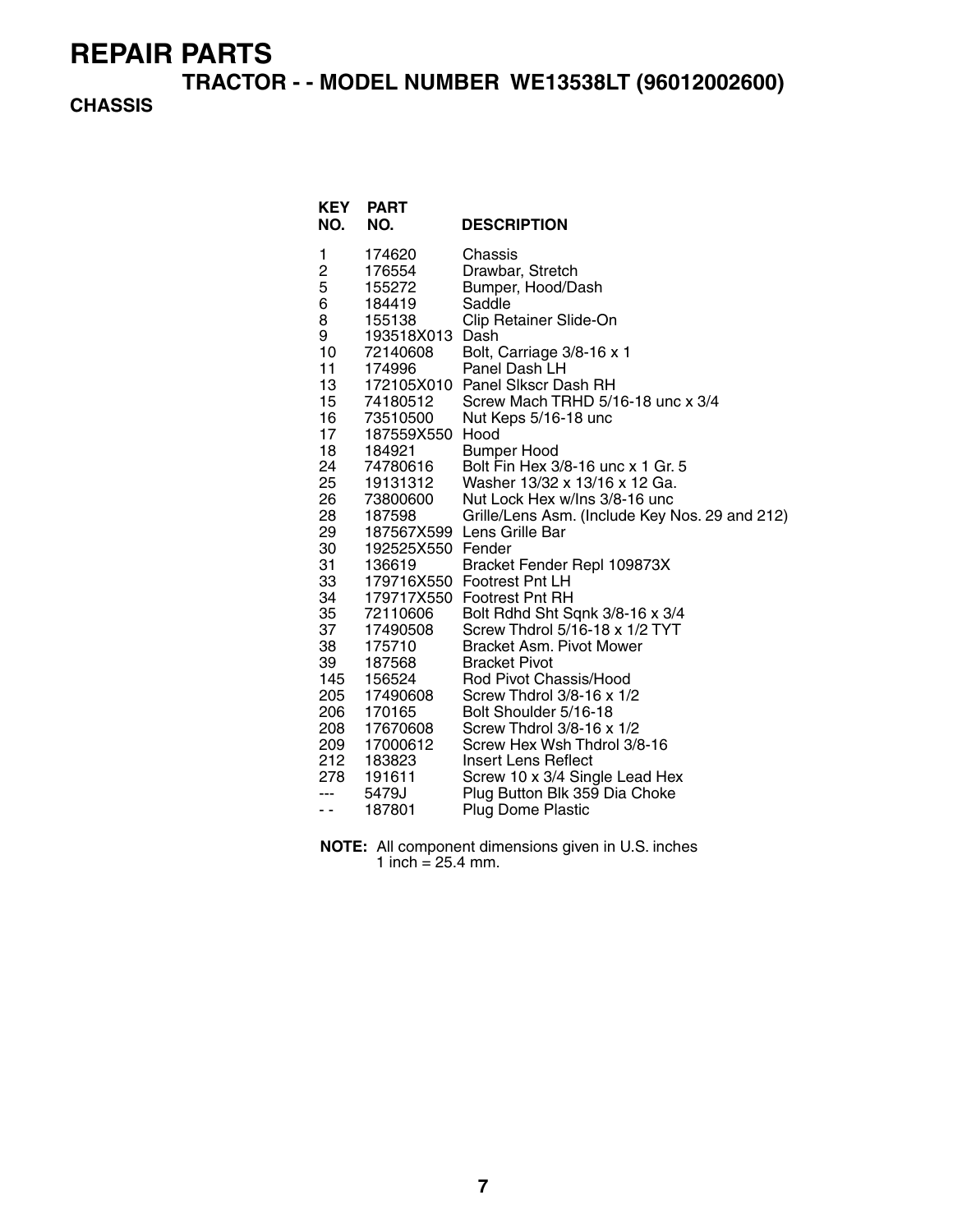**TRACTOR - - MODEL NUMBER WE13538LT (96012002600)** 

**DRIVE**



drive-fender\_49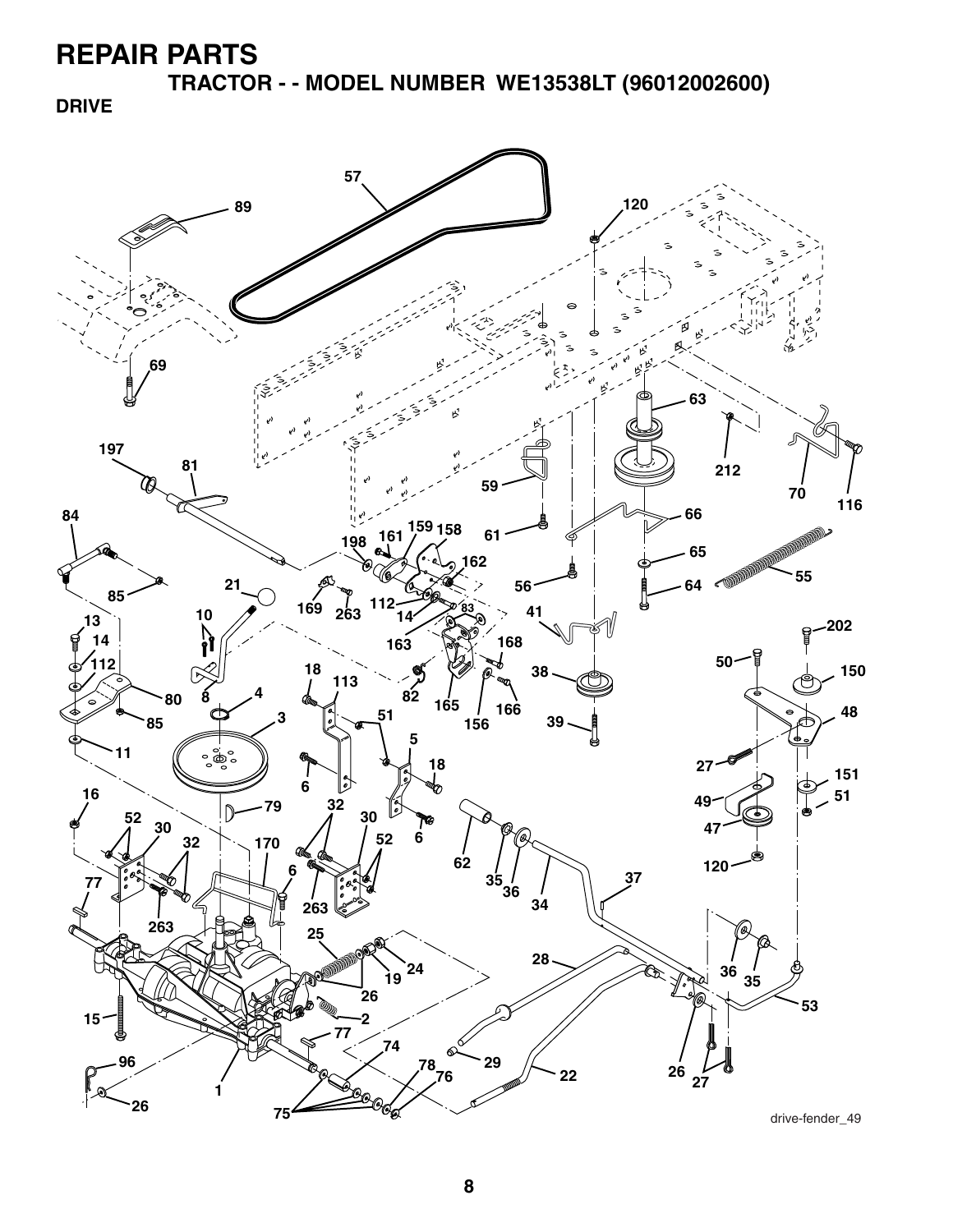# **TRACTOR - - MODEL NUMBER WE13538LT (96012002600)**

#### **DRIVE**

| <b>KEY</b><br>NO. | <b>PART</b><br>NO.  | <b>DESCRIPTION</b>                                            | <b>KEY</b><br>NO. | <b>PART</b><br>NO.         | <b>DESCRIPTION</b>                                            |
|-------------------|---------------------|---------------------------------------------------------------|-------------------|----------------------------|---------------------------------------------------------------|
| 1                 | .                   | Transaxle Peerless Model 205-                                 | 62                | 8883R                      | Cover Pedal Blk Round                                         |
|                   |                     | 544C (Order parts from transaxle                              | 63                | 175410                     | Engine Pulley LT/YT                                           |
|                   |                     | manufacturer)                                                 | 64                | 173937                     | Bolt Hex 7/16-20 x 4 Gr. 5                                    |
| 2                 | 146682              | Spring Return Brake                                           | 65                | 10040700                   | Washer Lock Hvy Hlcl Spr 7/16                                 |
| 3                 | 123666X             | Pulley Transaxle 18"tires                                     | 66                | 154778                     | Keeper Belt Engine                                            |
| 4                 | 12000028            | Ring Retainer # 5100-62                                       | 69                | 142432                     | Screw 1/4 x 1/2 unc                                           |
| 5                 | 121520X             | Strap Torque 30 Degrees RH                                    | 70                | 134683                     | Guide Belt Mower Drive RH                                     |
| 6                 | 17000512            | Screw 5/16-18 x 3/4                                           | 74                | 137057                     | Spacer Axle                                                   |
| 8                 | 192706              | Rod Shifter Blk                                               | 75                | 121749X                    | Washer 25/32 x 1 1/4 x 16 Ga.                                 |
| 10                | 76020416<br>105701X | Pin Cotter 1/8 x 1 Cad                                        | 76<br>77          | 12000001                   | E-ring #5133-75                                               |
| 11<br>13          | 74550412            | Washer Plate Shf 388 Sq Hole<br>Bolt 1/4-28 unf Gr. 8 w/Patch | 78                | 123583X                    | Key Square 2 0 x 1845/1865<br>Washer 25/32 x 1-5/8 x 16 Ga.   |
| 14                | 10040400            | Washer Lock Hvy Helical 1/4                                   | 79                | 121748X<br>2228M           | Key Woodruff                                                  |
| 15                | 74490544            | Bolt Hex Fighd 5/16-18 Gr. 5                                  | 80                | 131486                     | Arm Shift Transaxle                                           |
| 16                | 73800500            | Nut 5/16-18                                                   | 81                | 165594                     | <b>Shaft Asm Cross Taper</b>                                  |
| 18                | 74780616            | Bolt Fin Hex 3/8-16 unc x 1 Gr. 5                             | 82                | 165711                     | <b>Spring Torsion Shift</b>                                   |
| 19                | 73800600            | Nut lock Hex w/Ins 3/8-16 Unc                                 | 83                | 19171216                   | Washer 17/32 x 3/4 x 16 Ga.                                   |
| 21                | 106933X             | Knob Rd 1/2-13 Plstc Thds Blk                                 | 84                | 166228                     | Link Transaxle                                                |
| 22                | 130804              | Rod Brake LT                                                  | 85                | 150360                     | Nut Lock Center 1/4-28                                        |
| 24                | 73350600            | Nut Hex Jam 3/8-16 unc                                        | 89                |                            | 192054X428 Console Shift                                      |
| 25                | 106888X             | Spring Rod Brake 2 00 Zinc                                    | 96                | 4497H                      | <b>Retainer Spring 1"</b>                                     |
| 26                | 19131316            | Washer 13/32 x 13/16 x 16 Ga.                                 | 112               | 19091210                   | Washer 9/32 x 3/4 x 10 Ga.                                    |
| 27                | 76020412            | Pin Cotter 1/8 x 3/4 Cad                                      | 113               | 127285X                    | Strap Torque 90 Degrees LH                                    |
| 28                | 175765              | Rod Brake Parking LT/YT                                       | 116               | 72140608                   | Bolt Rdhd Sq Neck 3/8-16 x 1                                  |
| 29                | 71673               | Cap Brake Parking Black                                       | 120               | 73900600                   | Nut Lock Flg 3/8-16                                           |
| 30                | 174973              | <b>Bracket Transmission</b>                                   | 150               | 175456                     | Spacer Retainer Lt                                            |
| 32                | 74760512            | Bolt Fin Hex 5/16-18 x 3/4                                    | 151               | 19133210                   | Washer 13/32 x 2 x 10 Ga.                                     |
| 34                | 175578              | Shaft Asm Pedal Foot Nibbed                                   | 156               | 166002                     | Washer Srrrtd 5/16 ID x 1.0 x .125                            |
| 35                | 120183X             | Bearing Nylon Blk 629 ld                                      | 158               | 165589                     | <b>Bracket Shift Mount</b>                                    |
| 36<br>37          | 19211616<br>1572H   | Washer 21/32 x 1 x 16 Ga.<br>Pin Roll 3/16 x 1"               | 159               | 183900                     | Hub Shift                                                     |
| 38                | 179114              | <b>Pulley Composite Flat</b>                                  | 161<br>162        | 72140406                   | Bolt 1/4-20 x 3/4 Gr. 5                                       |
| 39                | 72110622            | Bolt 3/8-16 x 2-3/4                                           | 163               | 73680400<br>74780416       | Nut Crownlock 1/4-20 unc<br>Bolt Hex Fin 1/4-20 unc x 1 Gr. 5 |
| 41                | 175556              | Keeper Belt Idler                                             | 165               | 165623                     | <b>Bracket Pivot Lever</b>                                    |
| 47                | 127783              | Pulley Idler V Groove Plastic                                 | 166               | 17490510                   | Screw 5/16-18 x 5/8                                           |
| 48                | 154407              | <b>Bellcrank Clutch Grnd Drv STL</b>                          | 168               | 165492                     | Bolt Shoulder 5/16-18 x .561                                  |
| 49                | 123205X             | <b>Retainer Belt Style Spring</b>                             | 169               | 165581                     | <b>Plate Fastening</b>                                        |
| 50                | 72110612            | Bolt Carr Sh 3/8-16 x 1-1/2 Gr. 5                             | 170               | 187414                     | Keeper, Belt Transaxle                                        |
| 51                | 73680600            | Nut Crownlock 3/8-16 unc                                      | 197               | 169613                     | Nyliner Snap-In 5/8                                           |
| 52                | 73680500            | Nut Crownlock 5/16-18 unc                                     | 198               | 169845                     | Washer Nylon                                                  |
| 53                | 105710X             | Link Clutch 7 66                                              | 202               | 72110614                   | Bolt Carr Sh 3/8-16 x 1-3/4 Gr. 5                             |
| 55                | 105709X             | Spring Return Clutch 675                                      | 212               | 145212                     | Nut Hex Flg Lock                                              |
| 56                | 17060620            | Screw 3/8-16 x 1-1/4                                          | 263               | 17000612                   | Screw 3/8-16 x 3/4                                            |
| 57                | 130801              | V-Belt Ground Drive 95                                        |                   |                            |                                                               |
| 59                | 169691              | Keeper Belt Chassis Span Ctr                                  |                   |                            | <b>NOTE:</b> All component dimensions given in U.S. inches    |
| 61                | 17120614            | Screw 3/8-16 x .875                                           |                   | 1 inch = $25.4 \text{ mm}$ |                                                               |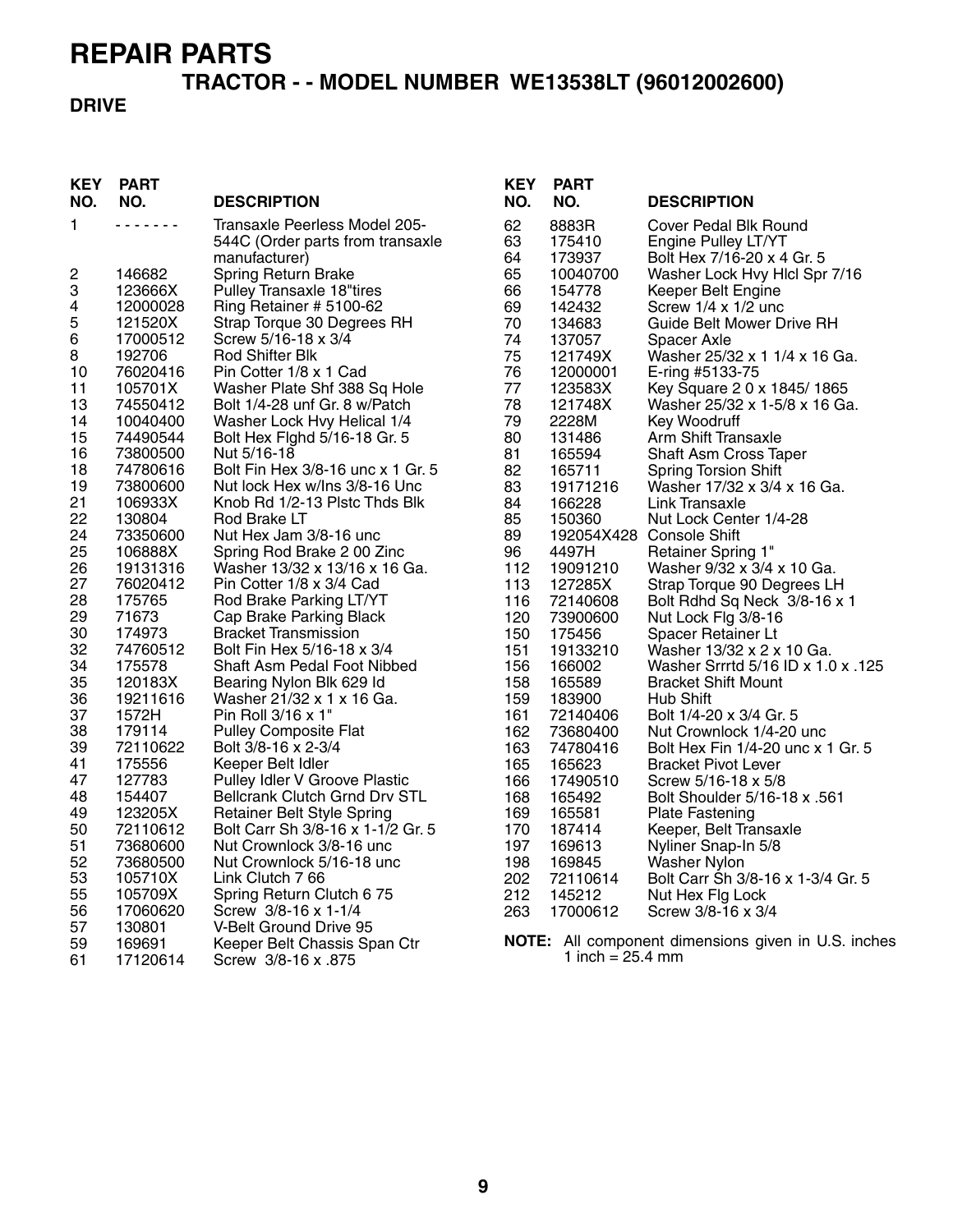**TRACTOR - - MODEL NUMBER WE13538LT (96012002600)** 

**STEERING**



steering\_pl.lt\_55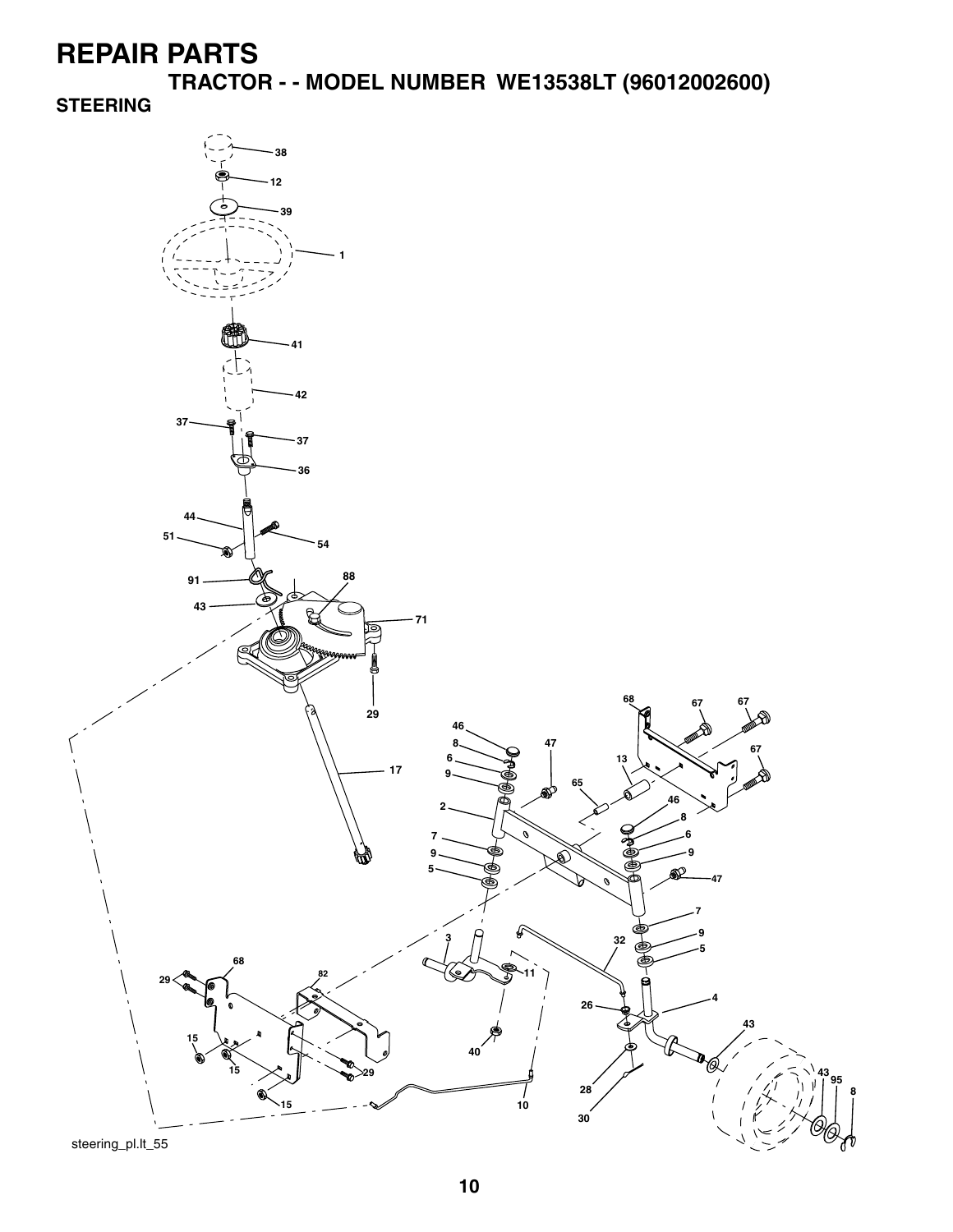**TRACTOR - - MODEL NUMBER WE13538LT (96012002600)** 

#### **STEERING**

| KEY                                                           | <b>PART</b>      |                                          |  |
|---------------------------------------------------------------|------------------|------------------------------------------|--|
| NO.                                                           | NO.              | <b>DESCRIPTION</b>                       |  |
| 1                                                             | 186780           | <b>Wheel Steering</b>                    |  |
| $\overline{2}$                                                | 175131           | Axle Asm                                 |  |
| 3                                                             | 169840           | Spindle Asm LH                           |  |
| 4                                                             | 169839           | Spindle Asm RH                           |  |
| 5                                                             | 6266H            | <b>Bearing Race Thrust Harden</b>        |  |
| 6                                                             | 121748X          | Washer 25/32 x 1-5/8 x 16 Ga.            |  |
| $\overline{7}$                                                | 19272016         | Washer 27/32 x 1-1/4 x 16 Ga.            |  |
| 8                                                             | 12000029         | Ring Klip #t5304-75                      |  |
| 9                                                             | 3366R            | <b>Bearing Col Strg Blk</b>              |  |
| 10                                                            | 175121           | Link Drag                                |  |
| 11                                                            | 10040600         | Washer Lock Hvy Hlcl Spr 3/8             |  |
| 12                                                            | 73940800         | Nut Hex Jam Toplock 1/2-20               |  |
| 13                                                            | 136518           | Spacer earing Axle Front                 |  |
| 15                                                            | 145212           | Hexflange Lock                           |  |
| 17                                                            | 180641           | Shaft Asm Strg                           |  |
| 26                                                            | 126847X          | <b>Bushing Link Drag Blk LR</b>          |  |
| 28                                                            | 19131416         | Washer 13/32 x 7/8 x 16 Ga.              |  |
| 29                                                            | 17000612         | Screw 3/8-16 x 3/4                       |  |
| 30                                                            | 76020412         | Pin Cotter 1/8 x 3/4 Cad                 |  |
| 32                                                            | 192757           | Rod Tie Wire Form 1975 Mech              |  |
| 36<br>37                                                      | 155099           | Bushing Strg 5/8 Id Dash<br><b>Screw</b> |  |
| 38                                                            | 152927<br>192916 | Cap Wheel Steer                          |  |
| 39                                                            | 19183812         | Washer 9/16 x 2-3/8                      |  |
| 40                                                            | 73540600         | Nut Crownlock 3/8-24                     |  |
| 41                                                            | 186737           | <b>Adaptor Wheel Strg</b>                |  |
| 42                                                            | 145054X428       | Boot Dash Mtl Steering Blk               |  |
| 43                                                            | 121749X          | Washer 25/32 x 1 1/4 x 16 Ga.            |  |
| 44                                                            | 180640           | <b>Extension Steering</b>                |  |
| 46                                                            | 121232X          | Cap Spindle Fr Top Blk                   |  |
| 47                                                            | 183226           | <b>Fitting Grease</b>                    |  |
| 51                                                            | 73540400         | Nut 1/4-28                               |  |
| 54                                                            | 71130420         | Bolt Hex 1/4-28 x 1-1/4                  |  |
| 65                                                            | 160367           | <b>Spacer Brace Axle</b>                 |  |
| 67                                                            | 72110618         | Bolt RDHD SQNK 3/8-16 x 2-1/4            |  |
| 68                                                            | 169827           | <b>Brace Axle</b>                        |  |
| 71                                                            | 175146           | Steering Asm.                            |  |
| 82                                                            | 169835           | <b>Bracket Susp Chassis Front</b>        |  |
| 88                                                            | 175118           | Bolt Shoulder 7/16-20                    |  |
| 91                                                            | 175553           | <b>Clip Steering</b>                     |  |
| 95                                                            | 188967           | Washer Harden .793 x 1.637 x 060         |  |
| <b>NOTE:</b><br>All component dimensions given in U.S. inches |                  |                                          |  |

1 inch =  $25.4$  mm.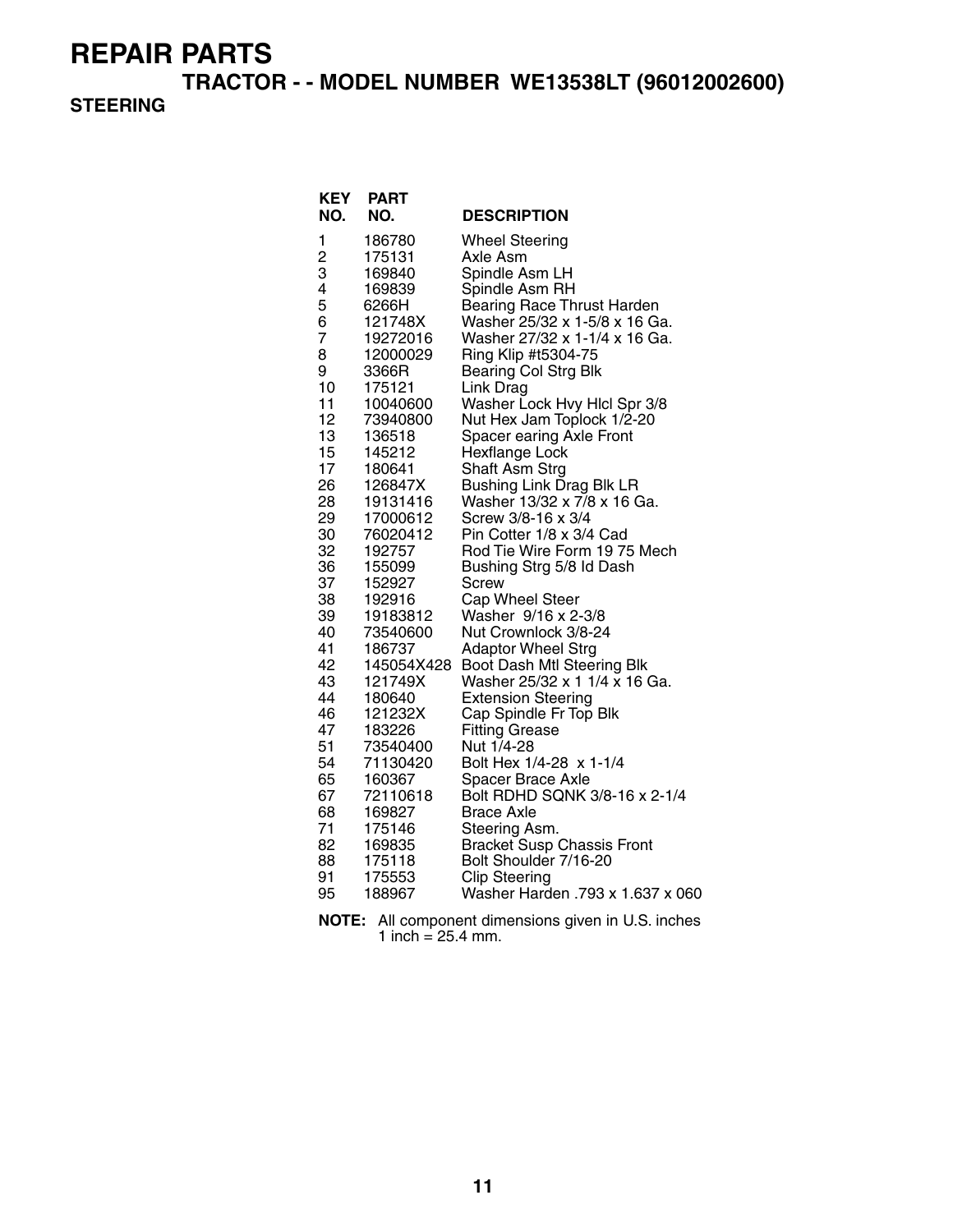38 181654 Plug Drain Oil

Bushing Snap Nyl Blk Fuel Line

**TRACTOR - - MODEL NUMBER WE13538LT (96012002600) ENGINE**



| Briggs & Stratton | 1-800-233-3723 |
|-------------------|----------------|
| Kohler Co.        | 1-800-544-2444 |
| Tecumseh Products | 1-800-558-5402 |
| Honda Engines     | 1-800-426-7701 |
| Kawasaki          | 1-949-460-5688 |
|                   |                |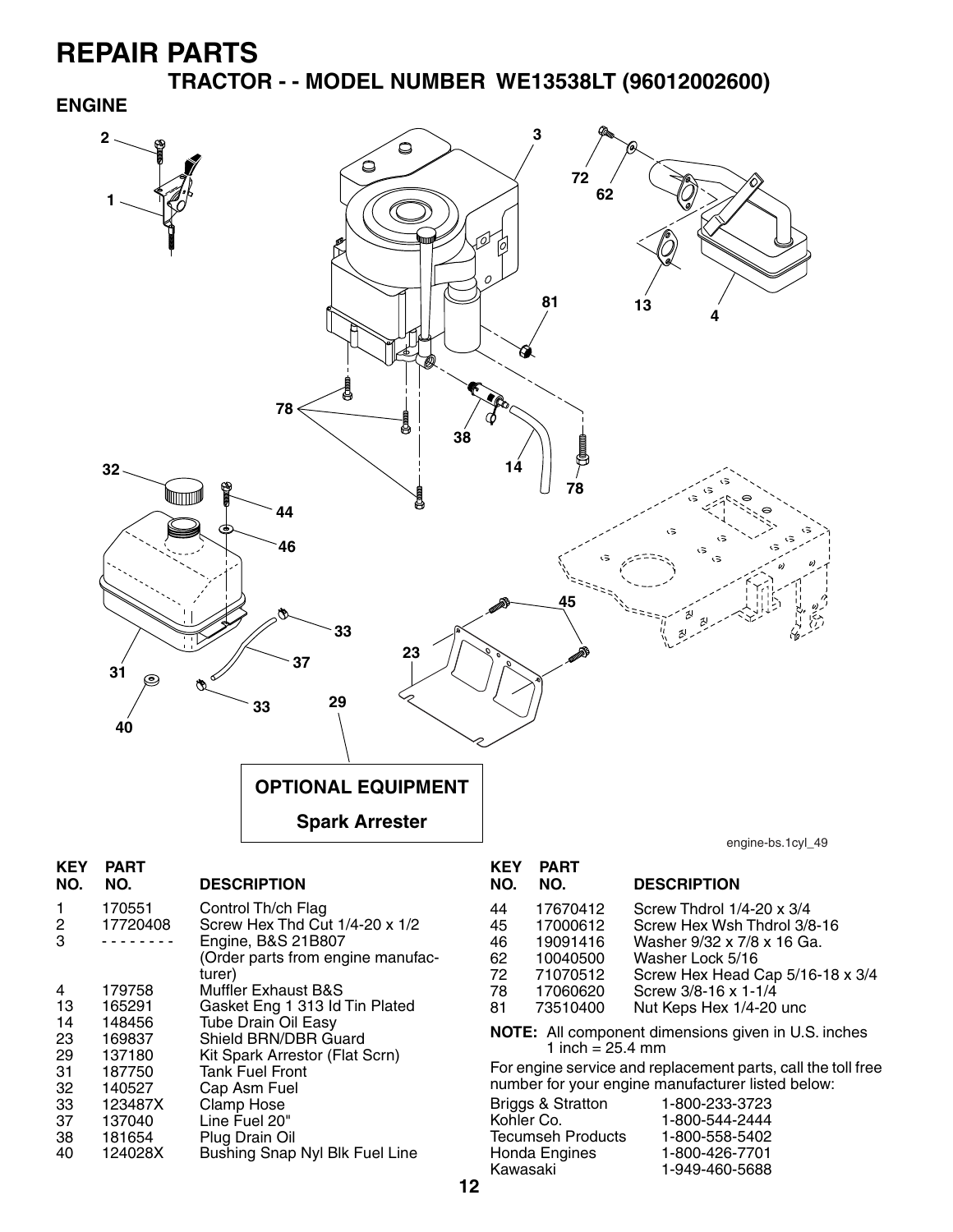**TRACTOR - - MODEL NUMBER WE13538LT (96012002600)** 



|  | seat It.bolt 1 |
|--|----------------|
|--|----------------|

| <b>KEY</b><br>NO. | PART<br>NO. | <b>DESCRIPTION</b>                 |
|-------------------|-------------|------------------------------------|
| 1                 | 175389      | Seat                               |
| 2                 | 140551      | <b>Bracket Seat Pivot</b>          |
| 3                 | 71110616    | Bolt Hex 3/8 - 16 x 1              |
| 4                 | 19131610    | Washer 13/32 x 1 x 10 Ga.          |
| 5                 | 145006      | Clip Push-In Hinged                |
| 6                 | 73800600    | Nut Lock Hex w/Ins 3/8 - 16        |
| $\overline{7}$    | 124181X     | Spring Seat Cprsn 2 250 Blk Zi     |
| 8                 | 17000616    | Screw 3/8-16 x 1.5                 |
| 9                 | 19131614    | Washer 13/32 x 1 x 14 Ga.          |
| 10                | 182493      | Pan Pnt Seat (Blk)                 |
| 12                | 174648      | <b>Bracket Pnt Mounting Switch</b> |
| 13                | 121248X     | <b>Bushing Snap Blk Nyl</b>        |

#### **KEY PART DESCRIPTION** 14 72050412 Bolt Rdhd Sht Nk 1/4 - 20 x 1 -1/2 15 134300 Spacer Split .28 x .96 16 121250X Spring Cprsn

| 17  | 123976X  | Nut Lock 1/4 Lge Flg           |
|-----|----------|--------------------------------|
| 21  | 171852   | Bolt Shoulder 5/16-18 unc-2A   |
| 22. | 73800500 | Nut Lock Hex w/Ins 5/16 - 18   |
| 23  | 71110814 | <b>Bolt Hex</b>                |
| 24  | 19171912 | Washer 17/32 x 1-3/16 x 12 Ga. |
| 25  | 127018X  | Bolt Shoulder 5/16-18 x .62    |
| 26  | 10040800 | Washer Lock Hvy Hicl Spr 1/2   |
|     |          |                                |

**NOTE:** All component dimensions given in U.S. inches 1 inch =  $25.4$  mm.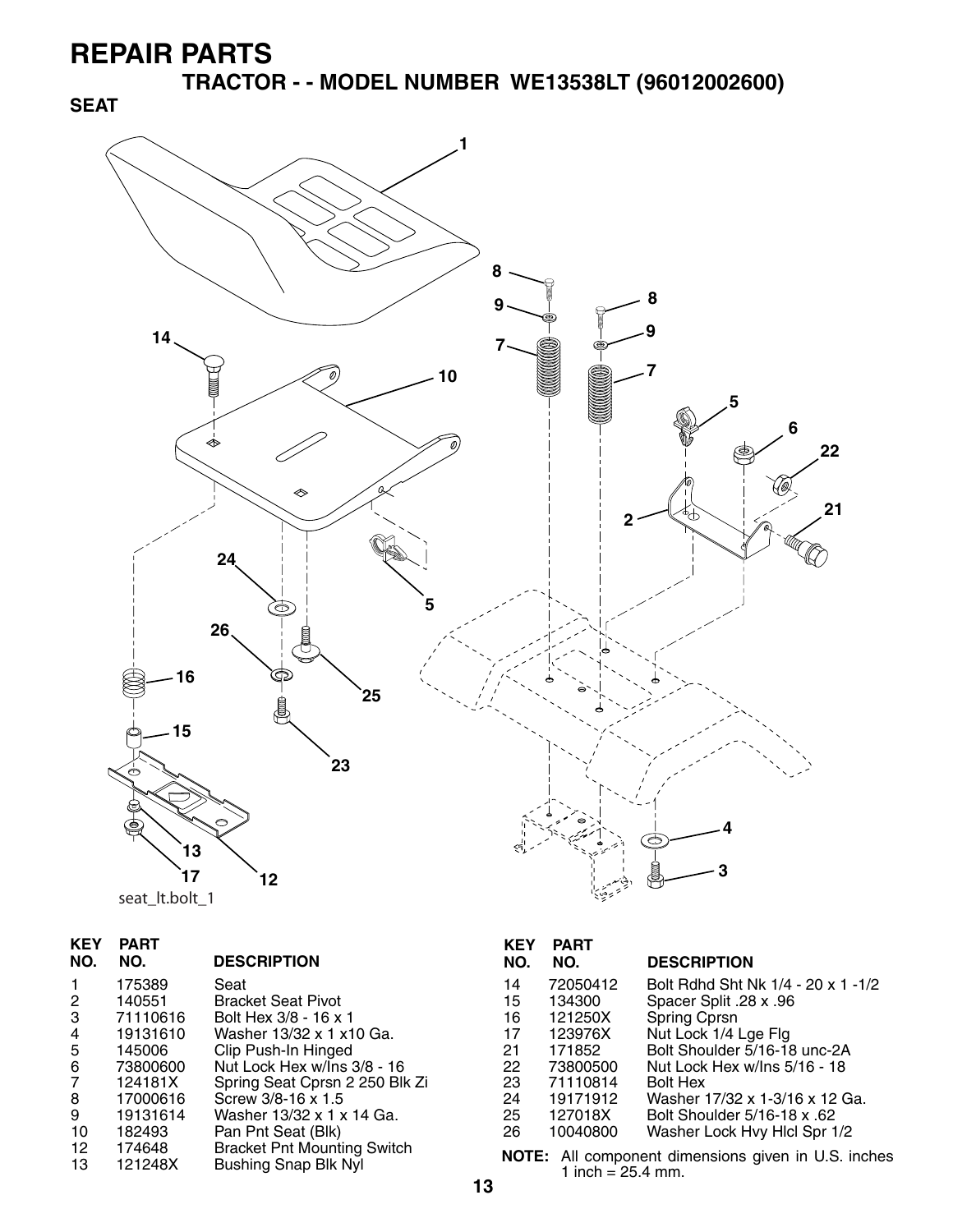**TRACTOR - - MODEL NUMBER WE13538LT (96012002600) MOWER DECK**

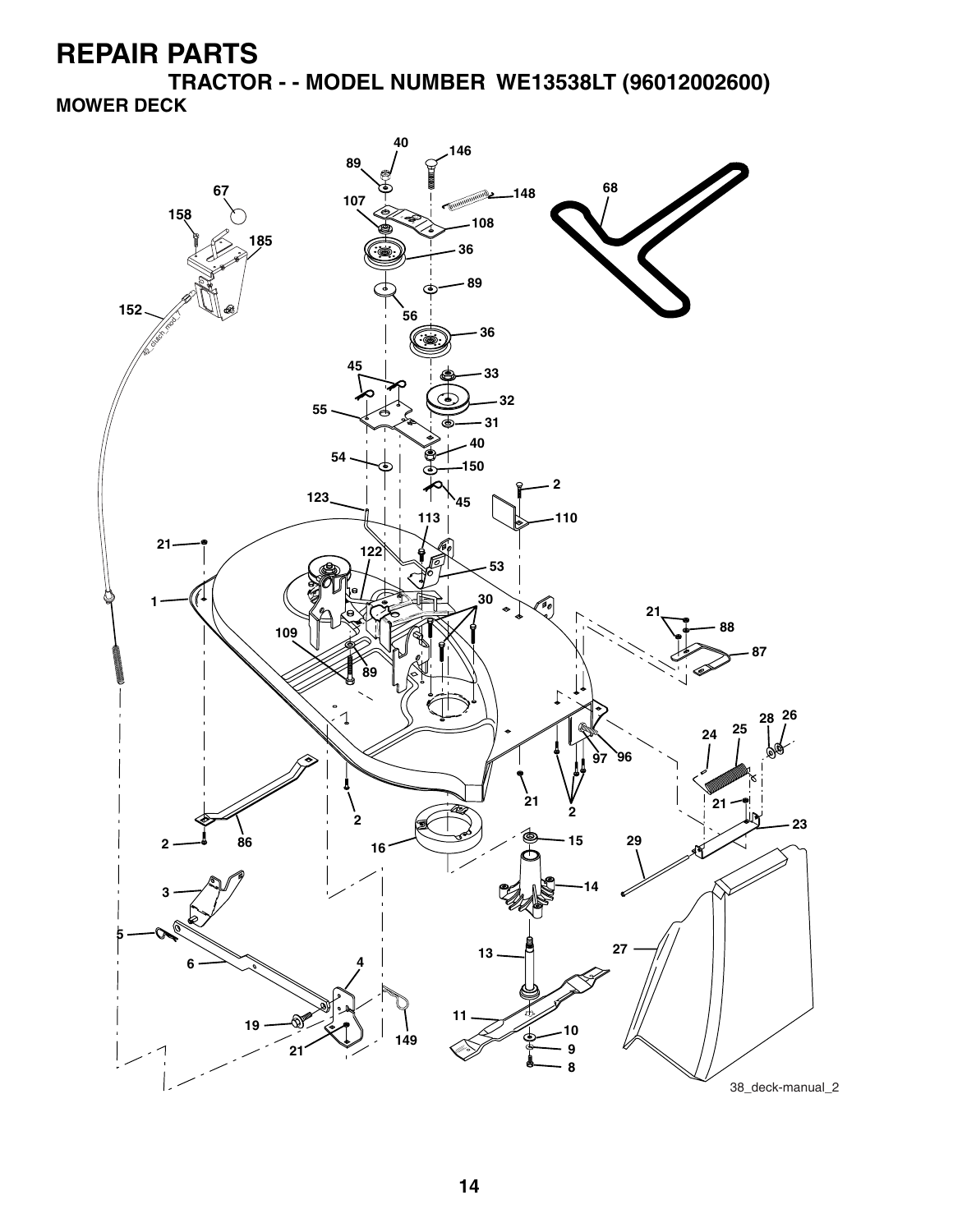# **TRACTOR - - MODEL NUMBER WE13538LT (96012002600)**

#### **MOWER DECK**

| <b>KEY</b><br>NO. | <b>PART</b><br>NO. | <b>DESCRIPTION</b>              | <b>KEY</b><br>NO. | <b>PART</b><br>NO.         | <b>DESCRIPTION</b>                                         |
|-------------------|--------------------|---------------------------------|-------------------|----------------------------|------------------------------------------------------------|
| 1                 | 170280             | <b>Mower Housing Assembly</b>   | 54                | 178515                     | Washer, Hardened                                           |
| 2                 | 72140506           | Bolt Carriage 5/16-18 x 3/4     | 55                | 133840                     | <b>Idler Arm Assembly</b>                                  |
| 3                 | 138017             | Bracket Asm Fr. Sway Bar        | 56                | 165723                     | Spacer, Retainer                                           |
| 4                 | 169970             | Bracket Deck Sway Bar 38"/42"   | 67                | 106932X                    | Knob                                                       |
| 5                 | 4939M              | <b>Retainer Spring</b>          | 68                | 144200                     | V-Belt, 42" Mower                                          |
| 6                 | 178024             | <b>Bar Sway Deck</b>            | 86                | 7631J                      | Runner, LH                                                 |
| 8                 | 850857             | Bolt 3/8-24 x 1.25 Gr. 8        | 87                | 128772                     | Runner, RH                                                 |
| 9                 | 10030600           | Washer, Lock 3/8                | 88                | 19111216                   | Washer 11/32 x 3/4 x 16 Ga.                                |
| 10                | 140296             | Washer, Hardened                | 89                | 19131311                   | Washer 13/32 x 13/16 x 11 Ga.                              |
| 11                | 138497             | <b>Blade Mower</b>              | 96                | 74930620                   | Bolt 3/8-16 x 1-1/4 Mulcher                                |
| 13                | 137645             | Shaft Assembly, Mandrel, Vented | 97                | 73930600                   | Nut Centerlock 3/8-16 unc                                  |
|                   |                    | (Includes Key Number 6)         | 107               | 133502                     | <b>Spacer Retainer</b>                                     |
| 14                | 128774             | Housing, Mandrel, Vented        | 108               | 133503                     | Stiffener, Idler Arm                                       |
| 15                | 110485X            | Bearing, Ball, Mandrel          | 109               | 74760640                   | Bolt, Hex Hd 3/8-16 x 2-1/2                                |
| 16                | 174493             | Stripper, Vented Mower Deck     | 110               | 142587                     | Upstop Deck Front 38"                                      |
| 19                | 132827             | Bolt, Shoulder                  | 113               | 17060512                   | Screw 5/16-1/ x 3/4                                        |
| 21                | 73680500           | Nut                             | 122               | 131289                     | Rod, Brake LH                                              |
| 23                | 137607             | Bracket, Mower Deflector        | 123               | 169971                     | Rod, Brake RH                                              |
| 24                | 105304X            | Cap, Sleeve                     | 146               | 165891                     | <b>Bolt Carriage Idler</b>                                 |
| 25                | 123713X            | Spring, Torsion, Deflector      | 148               | 169022                     | Spring Return Idler                                        |
| 26                | 110452X            | Nut, Push                       | 149               | 165898                     | <b>Retainer Spring Yellow</b>                              |
| 27                | 106736X428         | Shield, Deflector               | 150               | 19091216                   | Washer 9/32 x 3/4 x 16 Ga.                                 |
| 28                | 19111016           | Washer 11/32 x 5/8 x 16 Ga.     | 152               | 172758                     | Clutch Cable 38"/46"                                       |
| 29                | 106735X            | Rod, Hinge                      | 158               | 17720408                   | Screw Hex Thd Cut 1/4-20 x 1/2                             |
| 30                | 173984             | Screw Thdrol.                   | 185               | 188234                     | <b>Head Asm Cable Clutch</b>                               |
| 31                | 187690             | Washer, Spacer                  | $\sim$ $\sim$     | 130794                     | Mandrel Assembly (Includes Hous-                           |
| 32                | 153532             | Pulley, Mandrel                 |                   |                            | ing, Shaft and Shaft Hardware Only                         |
| 33                | 178342             | Nut, Toplock                    |                   |                            | - Pulley Not Included)                                     |
| 36                | 131494             | Pulley, Idler, Flat             | $ -$              | 170317                     | Replacement Mower, Complete                                |
| 40                | 73680600           | Nut, Crownlock 3/8-16 unc       |                   |                            |                                                            |
| 45                | 4497H              | Retainer                        |                   |                            | <b>NOTE:</b> All component dimensions given in U.S. inches |
| 53                | 130840             | <b>Brake Assembly</b>           |                   | 1 inch = $25.4 \text{ mm}$ |                                                            |